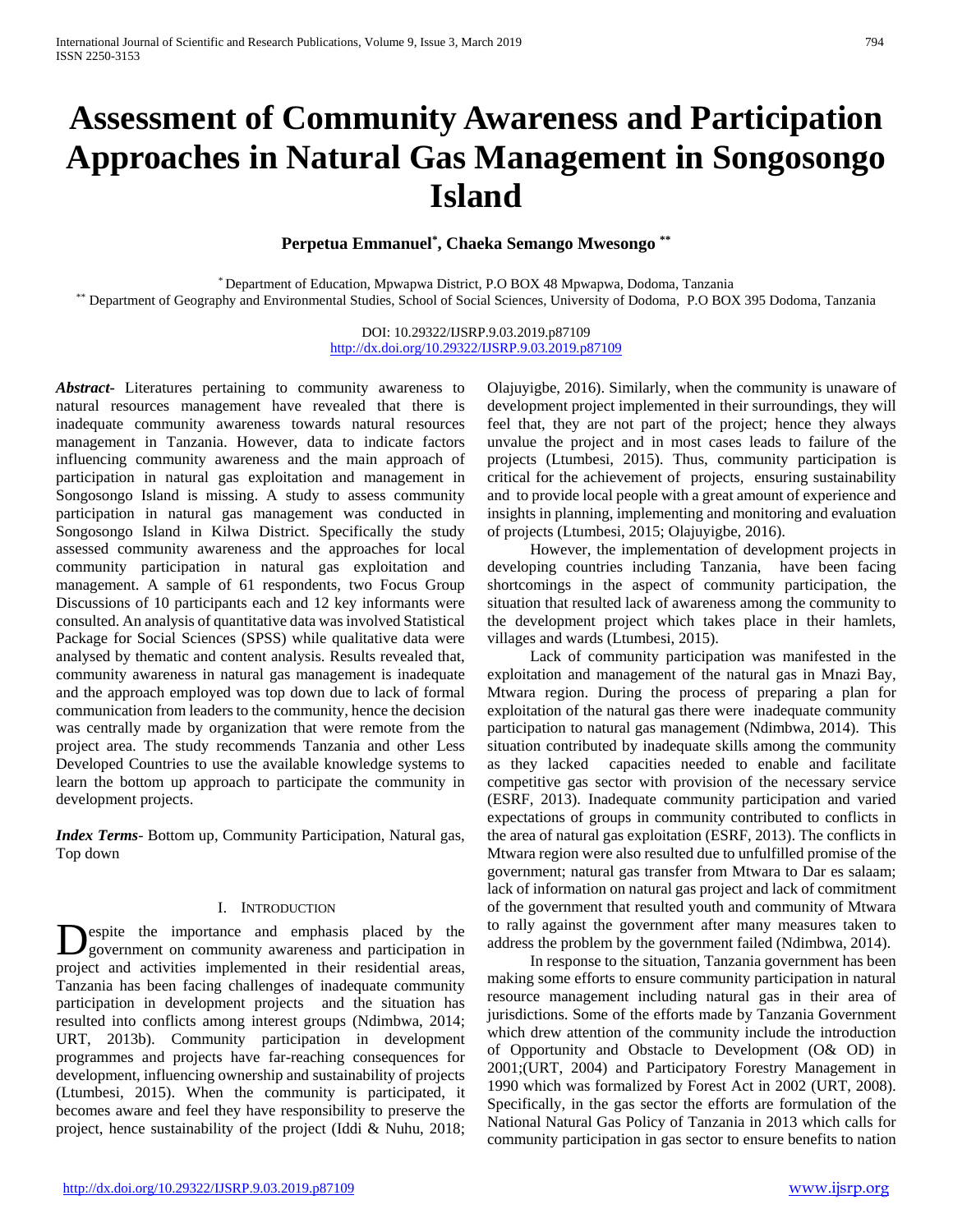and citizens (URT, 2013b) and the introduction of Local Content Policy of Tanzania for Oil and Gas Industry in 2014 focusing on ensuring local benefits to the community where oil and natural gas companies operate (URT, 2014). These are few government efforts and their purposes are delineated as follows:

 O&OD is a Community Participatory Planning Methodology with the purpose of empowering people in making decisions on their development endeavor. In order to attain the Participatory Planning Methodology the government of Tanzania emphasized the same in various periods including 1961-1966; 1967-1992 and 1992-2002 (URT, 2004).

 In 1961-1966; development activities were implemented under independence vision that aimed to attain high standard of living by fighting illiteracy, diseases and poverty. The purpose was to vest decision making power to the people in their development endeavor. During the period of 1967- 1992; Arusha Declaration was the main direction of community development with the philosophy of socioeconomic liberalization based on socialism and self-reliance as a long-term national development goal. The strategy for implementing the Arusha Declaration was also to devolve powers to the people to enable community participation in decision making. The period: 1992-2002 was emphasized on the reforms in the public sector. The government of the United Republic of Tanzania Mainland carried out the reforms in order to increase efficiency and capacity of the public sector to deliver quality services including community participation in development activities (URT, 2004).

 The government of Tanzania was also formulated the National Natural Gas Policy for guiding development and growth of the gas industry to ensure optimal benefits to the nation and citizens(URT, 2013b). The policy emphases community participation in natural gas industry for the purpose of industrial stability, integration of local community into local economies and poverty reduction (URT, 2013b, 2014). The community is considered to participate when awareness creation on the availability of resources to the community surroundings will be given priority.

 The introduction of the Local Content Policy of Tanzania for Oil and Gas Industry was also another government effort aimed at among other things, ensuring local benefits to the community where oil and natural gas companies operate. Local content means "the added value brought to the country in the activities of the oil and gas industry in the United Republic of Tanzania through the participation and development of local Tanzanians and local businesses through national labour, technology, goods, services, capital and research capability (URT, 2013b, 2014). In this regard, the local content policy emphasizes community participation in Oil and Natural Gas industry with considerations of possession of requisite skills and knowledge in the gas industry by the community (URT, 2013b).

 The main aim of the government efforts was to ensure community participation in development endeavor in a manner of bottom up approach instead up top down approach. This form of participation inculcates the sense of project ownership by the surrounding community, community participation in management and sustainability of the project.

 However, the results of these efforts have fallen far short of government expectations. Top down approach as a means of community participation in development projects in Tanzania is still persisting resulting in conflicts among interest groups (Ndimbwa, 2014). In some areas, such as Mtwara in Tanzania, Kitui in Kenya where natural gas was being exploited severe conflicts resulted by weak governance, social tensions, corruption and unfulfilled promise of different interest groups (DAILY NEWS, 2013; Muigua, 2014; Ndimbwa, 2014). This study intended to examine the challenges of community participation in natural gas exploitation and management and the type of participation in Songosongo natural gas field of Kilwa district in Lindi region.

# II. MATERIALS AND METHODS

# **2.2 The Study area**

 The study was conducted at Songosongo Island which is located at Latitude  $8^030.00^\circ$ S and Longitude 39 $^030.10^\circ$  E with an area 5.66 sq km coverage (PMO-RALG, 2011). Songosongo Island has a dual status of a village as well as a ward. The Island is located approximately 25 kms off shore from Kilwa district (ESRF, 2008). The Island had a total population of 3,026 in which 1,634 were male and 1392 were females with 759 households (ESRF, 2008; URT, 2013a). In recent years, it was reported that, there was varying number of population due to influx of many people to undertake fishing and the discovery of natural gas in Island (PMO-RALG, 2011).

 The main economic activities of Songosongo Island were fishing 90% employment in public and informal sector, Seaweed and coconut farming and small scale lime making practiced by 5% of the villagers (PMO-RALG, 2011). Other economic activities are small shops/kiosks, bars and guest houses, street vending and selling of food 'Mama lishe', which have increased in recent years and are making significant contributions to household incomes (ESRF, 2008).

 Songosongo Island has a Tropical Monsoon East African Coastal Climate (Kebede, Brown, & Nicholls, 2010)*.* The climate is influenced by the seasonal winds called the Monsoon Winds. The rainfall is high ranging between 1000mm and 1800mm per annum. Due to its location at a lower altitude the Island experiences high temperatures ranging from  $25^{\circ}$ C-30 $^{\circ}$ C in almost throughout the year (Kebede *et al*.., 2010 and Darwall *et al*.., 1997). From November to March the North East Monsoon blows. The rains begin as the wind decrease in March and continue for two to three months until the starting of South East Monsoon.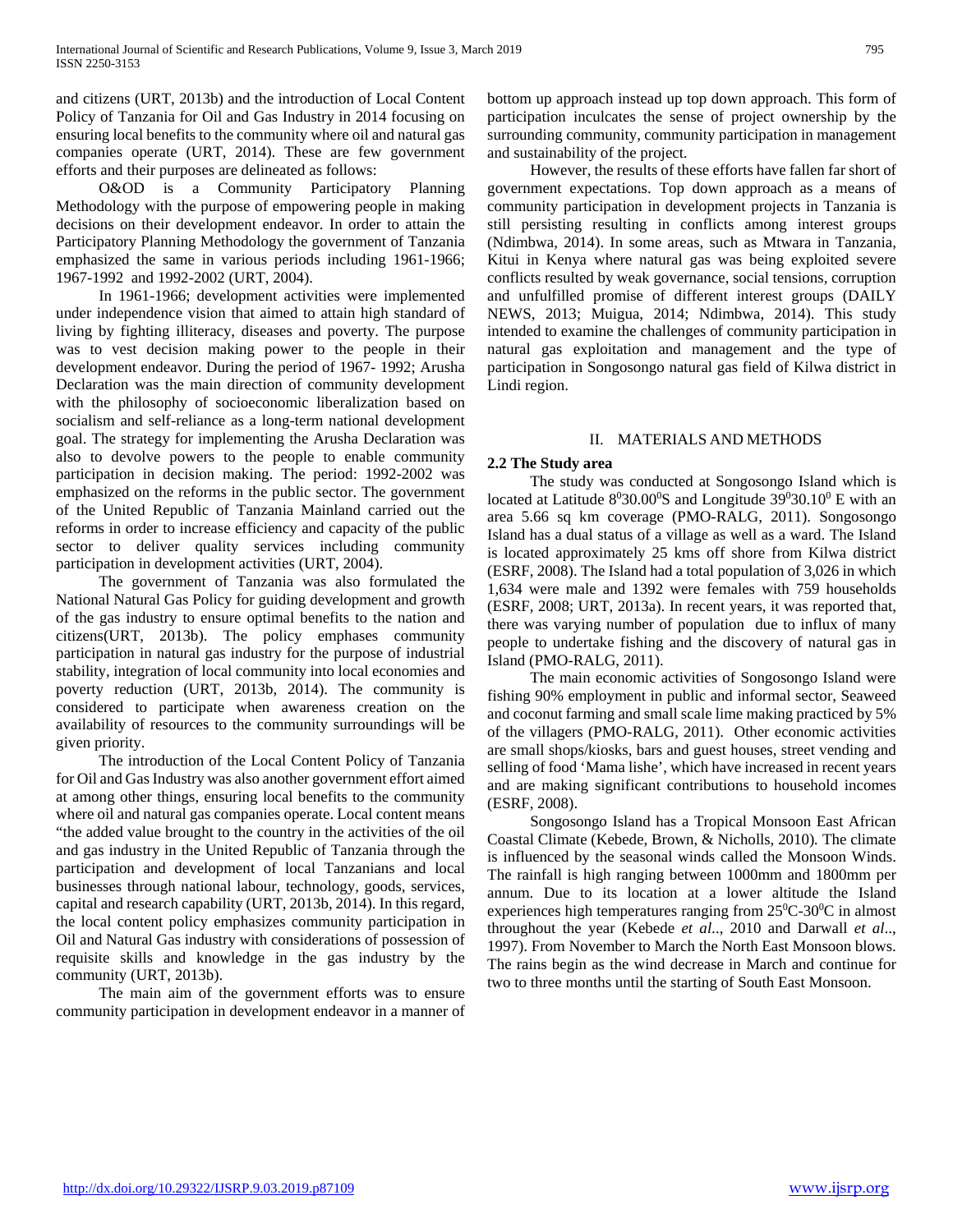International Journal of Scientific and Research Publications, Volume 9, Issue 3, March 2019 796 ISSN 2250-3153



**Figure 1: Map of Kilwa district showing location Songosongo ward. Source: IRA, University of Dar es Salaam, 2015**

## **2.3 Data collection**

 Simple random sampling technique was employed to draw the sample size in order to ensure equal chance of inclusion of each household in the study area (Kothari, 2004). The study area had a total of 759 households (URT, 2013a), in order to ensure representativeness of sample at least 5% of the total population is required according to Boyd, (1981) in Malugu (2007). For this study 8% of households, equivalent to 61 households were included for data collection. This sample size was appropriate to ensure validity and minimal financial resources use. Data were collected by questionnaire survey, key informant interviews and focus group discussion. The mixed approaches brought together the different strengths of quantitative and qualitative methods, while offsetting the weaknesses of using a single tool and expanding the set of collected data.

 Household interviews were administered to 8% of households in the study area which are 61 out of 759 households were included. The interview was conducted with the head of the household who was selected by the criteria of being a man or woman or any person with 18 and above years old having responsible for the family. The household questionnaire of both structured and semi structured questions for one-to-one interviews method was administered to the respondents in order to collect

data pertaining to community awareness, approach used to natural gas exploitation and management in Songosongo ward.

 In addition key informant interviews involved the DNRO, two workers of the Songosongo natural gas project, one staff from TPSF, six TPDC staffs, the councilor, the village chairman and VEO of Songosongo. Through key informants, the data collected were community awareness on availability of natural gas and the means on how the community got knowledge on availability and type of natural resources in their residential areas.

 Moreover, focus group discussion was conducted through consultation made with a range of stakeholders in the study area. The selected group constituted local people and village leaders of Songosongo Island who were grouped together for discussions. In this regard there were two FGD with ten participants, five participants from each group namely local people and village leaders from Funguni and Makondeni villages in Songosongo ward. The inclusion of local people and village leaders helped to gather the valid information and avoid bias which could happen if homogeneous group participated. The data collected were about community awareness on the availability of natural gas in Songosongo and the approaches used to involve the community of Songosongo in natural gas exploitation and management.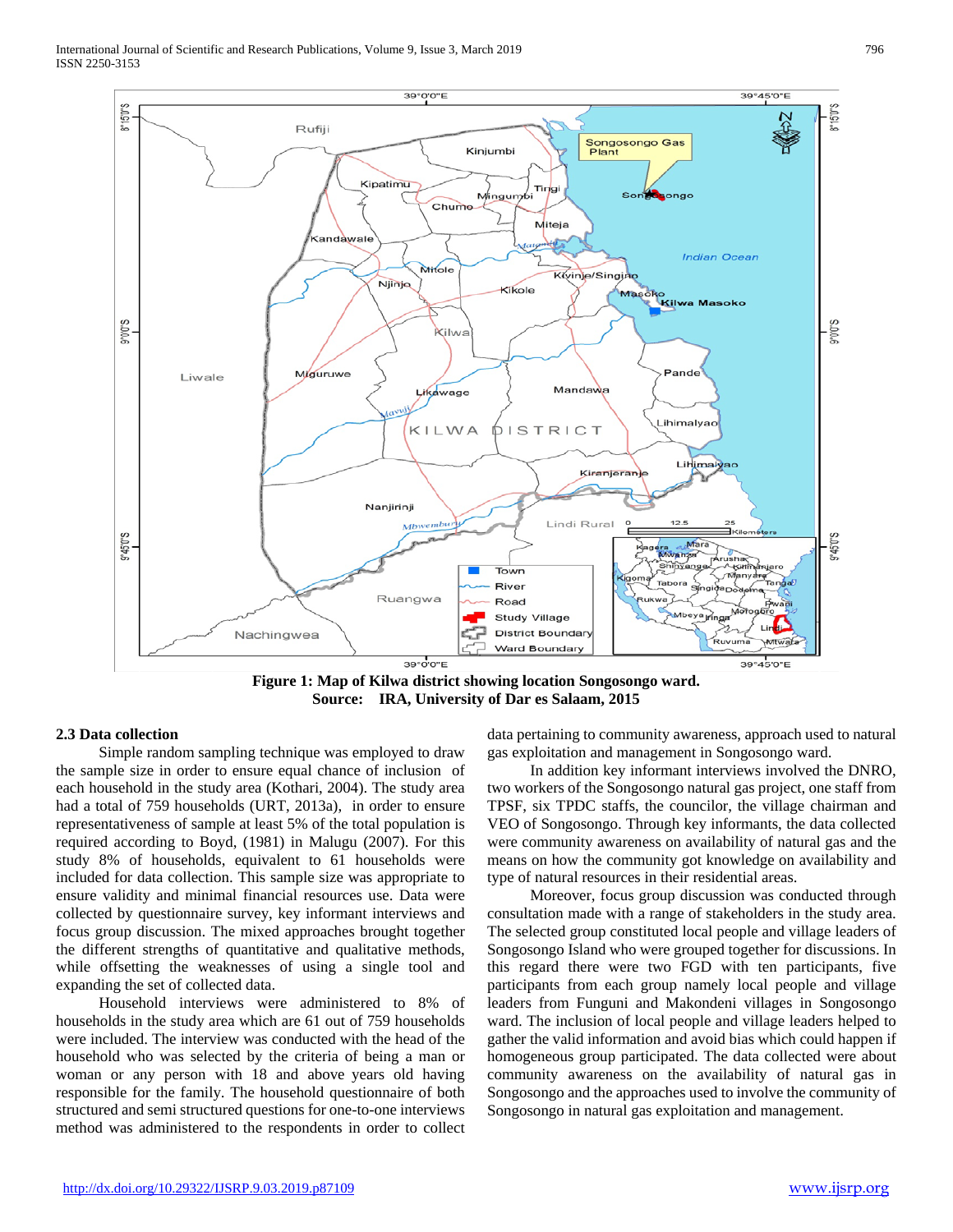### **2.4 Data processing and analysis**

 The data processing and analysis was undertaken through compilation of information collected from questionnaire survey, key informant interviews and focus group discussions. Quantitative data which were gathered by questionnaires were analyzed using Statistical Package for Social Sciences (SPSS) version 20 and Microsoft excels 2007 while qualitative data from focus group discussions and key informant interviews were analyzed using thematic and content analysis. The presentation of data was made using tables and figures in order to facilitate the comparison of the data sets collected while each table was organized below each research theme to ensure easy complementarity of the explanations in the preceding related theme (Kothari, 2004).

### III. RESULTS AND DISCUSSIONS

#### **3.1 Types of Natural Resources in Songosongo Island**

 Songosongo Island is one of the Islands which is endowed with varieties of natural resources ranging from natural gas (35%), ocean (35%) land (18%), forest (10%) and wildlife (2%). These resources are sine qua non for supporting the livelihoods of the community of Songosongo. The natural gas and ocean are known by many respondents because the natural gas exploitation in Songosongo was the main project going on in the area and thus the community considered that, natural gas was one of the abundant resources in the area.

 Ocean on the other hand was one of the resources supporting the livelihoods of the community as the majority of the Songosongo community depended on fishing. In addition, land was considered by the community because some depended on crop production in small farms. This study focused on the natural gas and the community awareness and approach for participation on natural gas management and challenges constrained community participation. Table 1 show the type of natural resources available in Songosongo and the factors constrained the community to participate in natural gas exploitation and management.

| Type<br>of<br>natural                                                 | (% )     | Source of information (%) |                    |                    |       |       |  |
|-----------------------------------------------------------------------|----------|---------------------------|--------------------|--------------------|-------|-------|--|
| resource                                                              | Response | Villagers                 | Village<br>Leaders | District<br>Leader | Media | Total |  |
| Natural gas                                                           | 35       | 64                        | 18                 | 12                 | 6     | 100   |  |
| Ocean                                                                 | 35       | 68                        | 15                 | 10                 |       | 100   |  |
| Land                                                                  | 18       | 70                        | 14                 | 12                 |       | 100   |  |
| Forest                                                                | 10       | 69                        | 13                 | 12                 | 4     | 100   |  |
| Wildlife                                                              | 2        | 65                        | 17                 | 13                 |       | 100   |  |
| Total                                                                 | 100      |                           | ٠                  |                    |       |       |  |
| Factors constrained Community Participation in Natural Gas Management |          |                           |                    |                    |       |       |  |
| Factor                                                                |          | Percent response          |                    |                    |       |       |  |
| Inadequate awareness                                                  |          | 25                        |                    |                    |       |       |  |
| Low capital                                                           |          | 30                        |                    |                    |       |       |  |
| Low Technology                                                        |          | 45                        |                    |                    |       |       |  |
| Total                                                                 |          | 100                       |                    |                    |       |       |  |

### **Table 1: Types of natural resources in Songosongo Island**

Source: Field survey, 2015

# **3.1.1 Community Awareness on the Availability of Natural Gas**

 Community awareness on the availability of natural resources in their surrounding is important to enable effective participation in exploitation and management. According to URT (2013b), it was a responsibility of the Local Government Authorities to provide awareness to the public on natural gas project in Songosongo.

 However the investigation that was made revealed that, there was inadequate community awareness on natural gas project in Songosongo. For the respondents who were aware, the source of information was villagers. Other resources which supported the livelihoods of the Songosongo community were the ocean, land, forest and wildlife. These resources were known by the village community, because they were used by the ancestors for a long time hence, passed the knowledge of their importance to the next generation as they were supporting livelihoods. Through long time use of the resource the community became aware that they are the resource for them. Other sources of information were village leaders, district leaders, and media (Table 1).

 The assessment was also shined light on the meetings which were conducted quarterly in Songosongo. These meetings were headed by the Village Executive Officer (VEO). In search of community awareness on natural gas project at Songosongo, issues related to whether there was information disseminated to the community during meetings were assessed. The results showed that during the meetings there was no information about natural gas project disseminated to the community. Issues which were under discussion were not related to the natural gas project. As a results the community, saw the project being carried out and that was the time when they realised the availability of natural gas in their residential area (Table 2).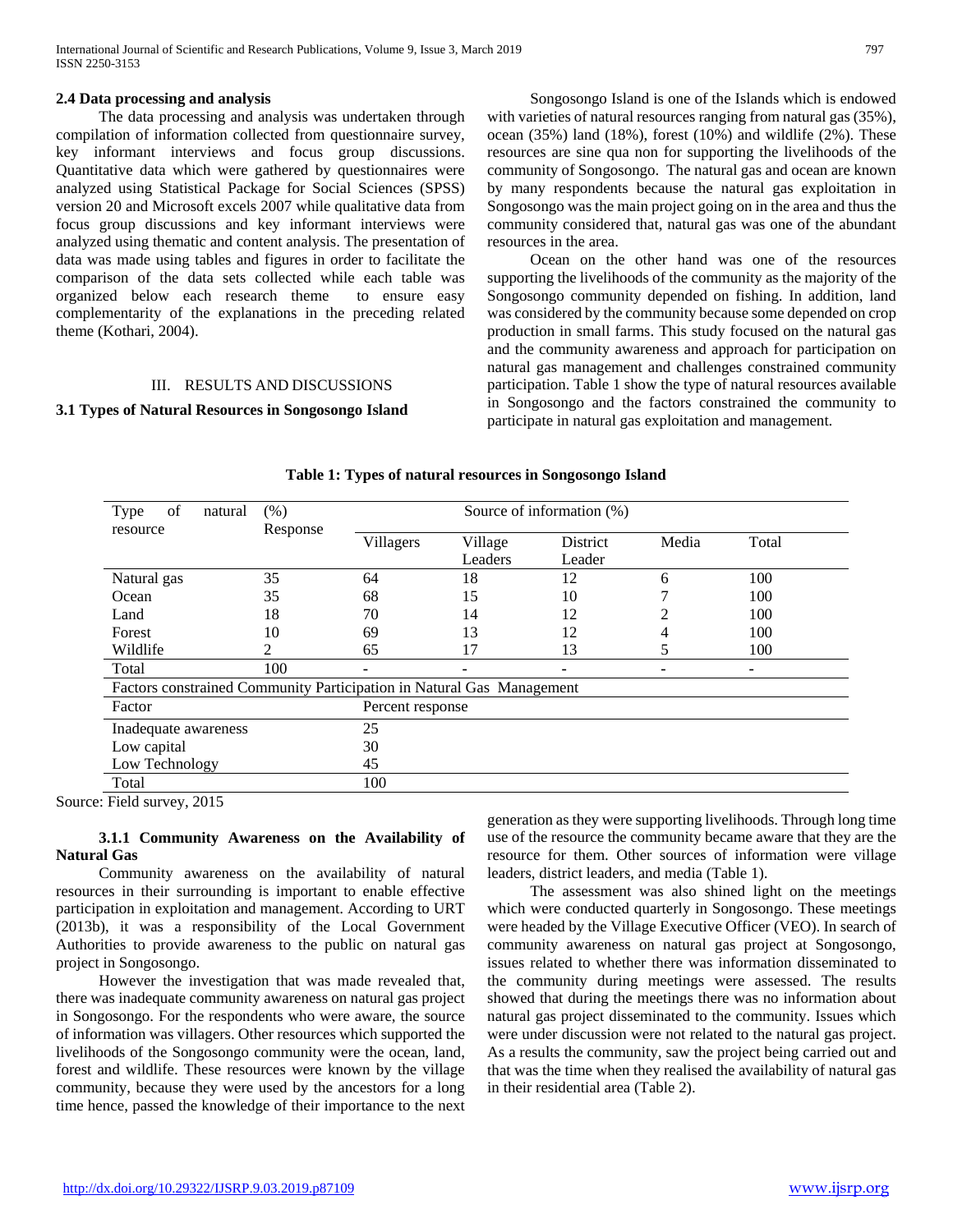| Meetings conducted Quarterly | Did the issue pertaining to exploitation of natural gas discussed? |     |       |  |  |  |
|------------------------------|--------------------------------------------------------------------|-----|-------|--|--|--|
|                              | Yes                                                                | No. | Total |  |  |  |
| Quarter one meeting          |                                                                    | 100 | 100   |  |  |  |
| Quarter two meeting          | ۰                                                                  | 100 | 100   |  |  |  |
| Quarter three meeting        | -                                                                  | 100 | 100   |  |  |  |
| Quarter four meeting         |                                                                    | 100 | 100   |  |  |  |

#### **Table 2: Meetings conducted in Songosongo village in 2014**

Source: Field survey, 2015

### **3.3 Approaches for participation**

# **3.3.1 Community Participation in natural gas exploitation and management**

 Community participation in natural gas activities is important for industry stability, integration into local economies and poverty reduction, (URT, 2012a). This study assessed the participation of Tanzanians, especially local communities in natural gas exploitation and management in Songosongo Island. The study assessed how the local community was being participated in natural gas exploitation and management and the criteria used to give opportunity to the community to participate. The findings revealed that, the community mainly participated in low wage employment (20%) such as guard, cook and other low wage employment activities. In addition few of the community (8%) were involved in decision making pertaining to benefits from natural gas. These were mainly famous people in the village and district leaders. Moreover, (72%) were not participated in any process of natural gas exploitation and they saw the process going on at the Songosongo natural gas field. These findings are more or less similar to ERSF (2008) that communities were not consulted enough at the inception of the project. This implies inadequate participation in natural resource exploitation and management by the local community.

| Participation       | $(\% )$  | Participation           | $(\%)$   | Decision Marker for    | (%)      |
|---------------------|----------|-------------------------|----------|------------------------|----------|
|                     | Response | Criterion               | Response | Natural Exploitation   |          |
|                     |          |                         |          | and Management         | Response |
| Low wage employment | 20       | Education               | 39       | Central Government     | 91       |
| Decision making     | 8        | Capital                 | 30       | <b>TPDC</b>            |          |
| Not participated    | 72       | Technology              | 30       | <b>Village Leaders</b> | 2        |
|                     |          | Indigenous<br>knowledge |          |                        |          |
| Total               | 100      |                         | 100      |                        | 100      |

.

# **Table 3: Community Participation in Natural gas Management**

Source: Field Survey, 2015

 When the professionals gave opportunity to the community to participate in the exploitation of natural gas, they had some criteria to consider. In Songosongo natural gas field the criteria used for community participation were education (39%), capital (30%), technology or technical education (30%) and indigenous knowledge (1%). Education, capital and technology were crucial criteria for natural gas exploitation although many Songosongo communities did not meet the criteria. The native people who were employed in different areas of the natural gas exploitation were those who had education in carrying out a particular activity. Capital and Technology were the main constraints of natural gas exploitation because majority of Songosongo community and Tanzania in general have no enough capital and technology.

Furthermore, the assessment was made to reveal the levels of education among the community of Songosongo. The assessment revealed that majority of the community had low level of education ranging from secondary education (10%), those without formal education (13%) and (77%) had primary education. In this context, the awareness of the community on availability, exploitation and management is expected to be low. Consequently, the community must be guided by professionals and community leaders on what should be done in exploitation and management of natural gas. This type of participation is top down which in most cases results to occurrence of conflicts between the community and professionals. This scenario was manifest by the conflicts at Mnazi bay natural gas field in Mtwara region (Ndimbwa, 2014).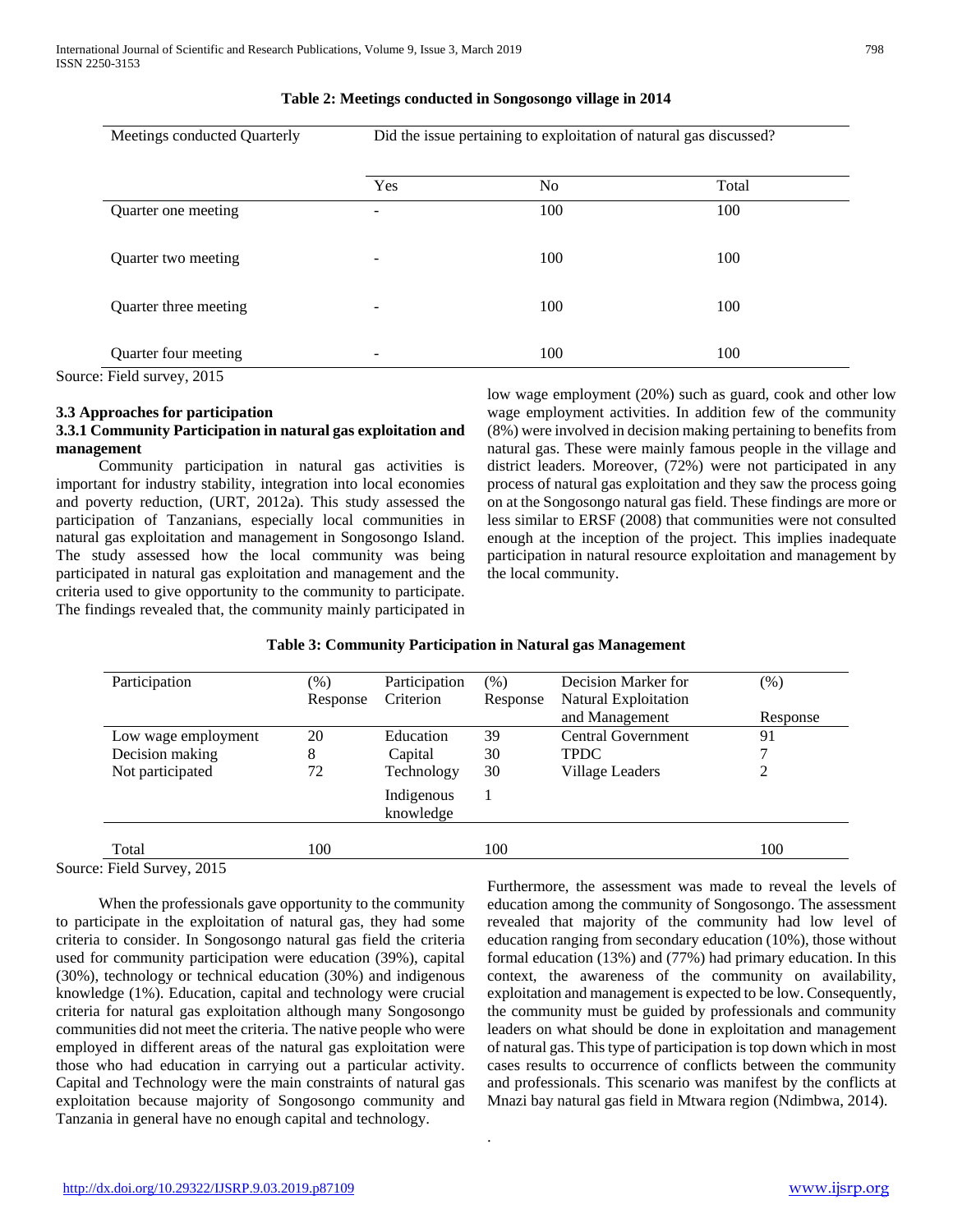International Journal of Scientific and Research Publications, Volume 9, Issue 3, March 2019 799 ISSN 2250-3153



**Source: Field Survey, 2015**

# **3.3.2 Decision Making on Natural Gas Exploitation and Management**

 Participation in decision making by the communities is minimal since the government planners, and donors are the dominant of the decision making (URT, 2004). This study aimed at identifying how the Songosongo community participated in decision making on the natural gas management. The study revealed that, (91%) of respondents reported that the decision was made by the government, (7%) reported village meetings while (2%) reported TPDC.

 These results implied that, the community was not adequately participated in decision making on natural gas management. Views from focus group discussions showed that, the community had a little opportunity in decision making compared to village leaders. In this context, where decisions were imposed by the government to the community, resulted to lack of transparency, awareness hence the community lacked sense of ownership of natural resource gas project which was taking place in their surrounding area.

# **3.4 Factors Constrained Community Participation in Natural gas Management**

#### *3.4.1 Inadequate awareness*

 There was inadequate awareness among the community of Songosongo Islands on the availability of natural gas in the study area. This situation was caused by lack of formal process of dissemination of information to the community by villager and district leader. As a result the community was not fully participated in management of the natural gas at Songosongo. Some members of the community, who participate in the process, were employed in low wage employment activities. The lack of awareness was caused by community leader who principally have the responsibility to disseminate information about community matter occurring in the area where they are working (URT, 2013b).

# *3.4.2 Lack of capital*

 Lack of capital among the community of Songosongo was another factor which constrained the community to manage natural gas in Songosongo Island as presented in Table 1. The capital was required to invest in the exploitation of the natural gas. The community of Songosongo and Tanzania in general lack capital which could help the exploitation of the natural gas. This situation necessitates the developing countries to hire expertise from developed countries with adequate capital to support the exploitation of resources. The hiring of these expertises is accompanied by arrangements on how the obtained resources will be shared among the two parts. In this juncture is where the problem of misunderstanding due to unequal distribution of what is obtained happens. Developing countries accuse the developed ones as they take big share compare to what real they required. The developed countries on the other they claim that, they have right to do that because of the capital they use in the process. Therefore, the exploitation of resources in developing countries has been causing misunderstanding between the developing countries and the developed ones due to how they can share the obtained resources.

#### *3.4.3 Low level of technology*

 Technology is the application of science in dealing with novel problems (ESRF, 2013). The community of Songosongo like other communities of Tanzania is facing a problem of low level of technology. This situation has constrained the community in exploitation of natural resources in their surroundings. Consequently, this situation has necessitated the nation to call for experts from abroad to provide support in exploitation the resources under Production Sharing Agreement (PSAs). When companies come to the country they required to cooperate with the community in the activities they carries out. Natural gas exploitation is one of the areas which require technological expertise from developed countries. The cooperation between experts from developed countries and those in developing countries in the resources exploitation sometimes is unsatisfactory. The companies usually come with their experts